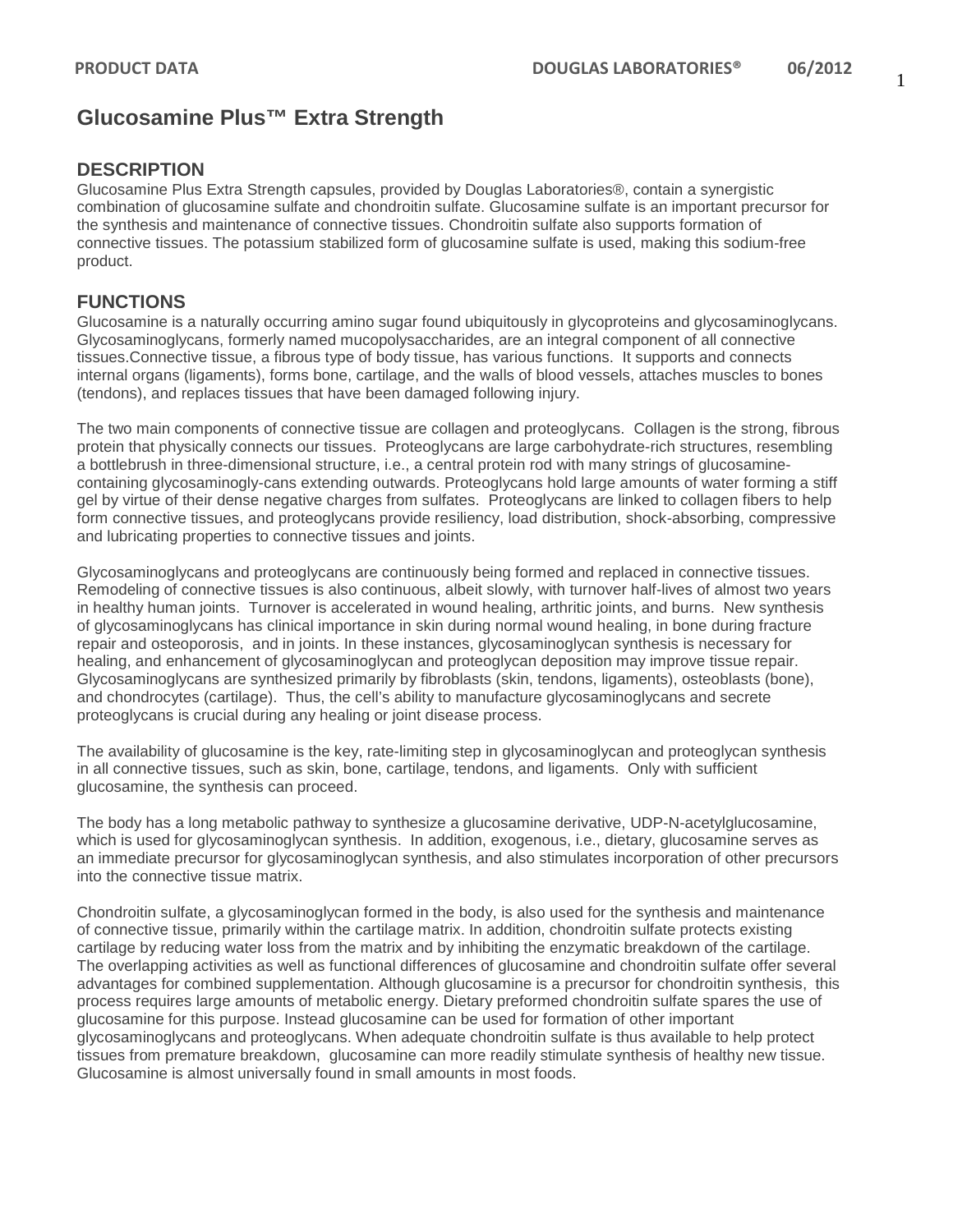# **Glucosamine Plus™ Extra Strength**

However, bioavailability of glucosamine from foods is largely unknown.

Bioavailability of oral glucosamine sulfate is excellent. It is absorbed intact, and utilized very quickly by all tissues, including connective tissues. Chondroitin sulfate is found in most animal tissues. Orally ingested chondroitin sulfate is also well absorbed and distributed to tissues.

In summary, glucosamine sulfate is a well documented, highly effective source of glucosamine for glycosaminoglycan and proteoglycan synthesis in all connective tissues. Chondroitin sulfate is an excellent source of n-acetylgalactoaminoglycan for synthesis and protection of proteoglycans associated with cartilage tissues.

## **INDICATIONS**

Glucosamine Plus Extra Strength capsules may be a useful nutritional adjunct for individuals who wish to support the body's connective tissues, such as skin, tendons, ligaments, bone, and cartilage.

## **FORMULA (GSXV)**

One Vegetarian Capsule Contains: Glucosamine Sulfate.2KCl .............................................500 mg (from crab and shrimp) Chondroitin Sulfate.........................................................400 mg

### **SUGGESTED USE**

Adults take one vegetarian capsule up to three times daily or as directed by a healthcare professional.

### **SIDE EFFECTS**

No adverse side effects have been reported.

### **STORAGE**

Store in a cool, dry place, away from direct light. Keep out of reach of children.

**Warning: If you have an allergy to shellfish, (including crab and shrimp) you should not use this product.**